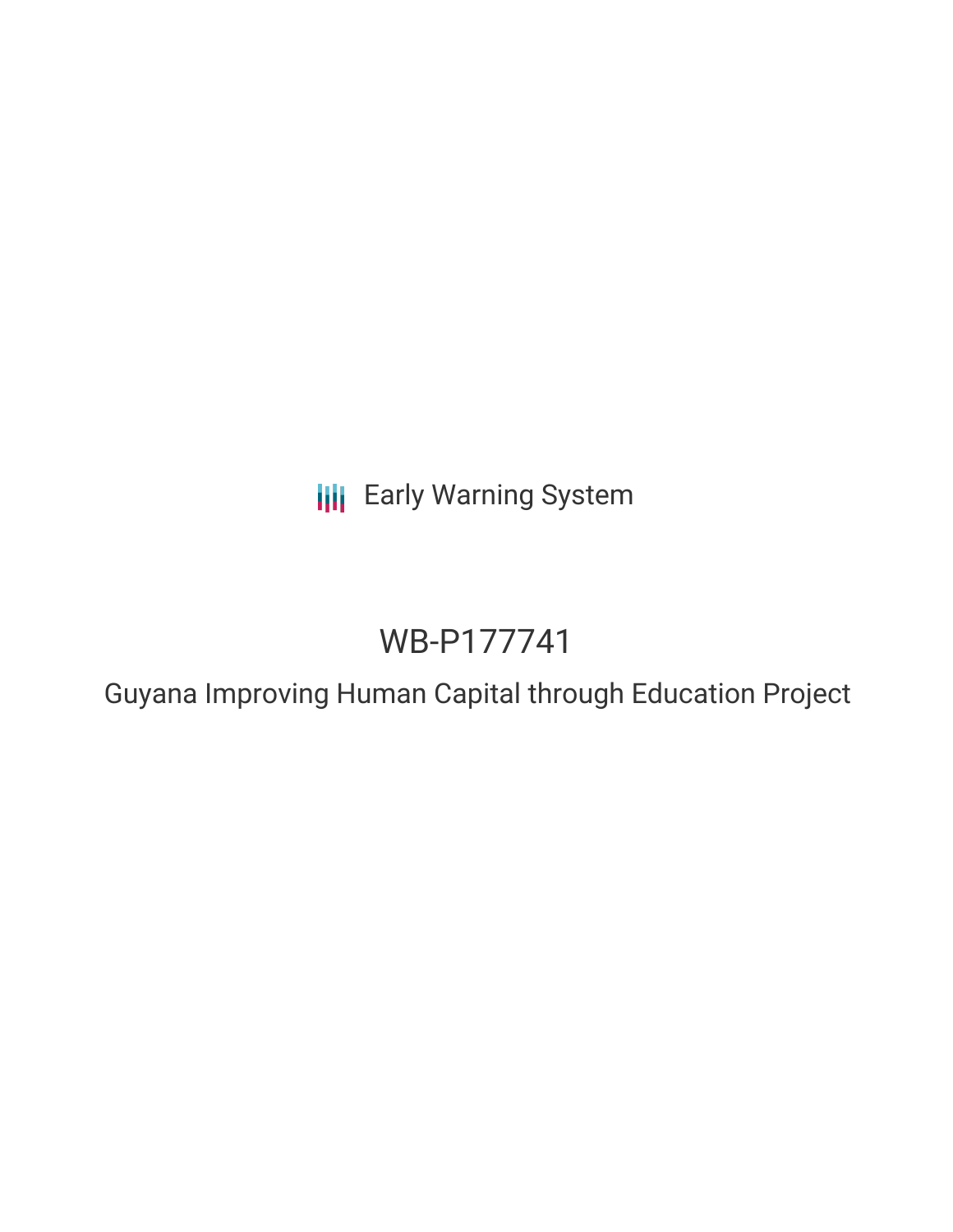

## Early Warning System Guyana Improving Human Capital through Education Project

#### **Quick Facts**

| <b>Countries</b>               | Guyana                      |
|--------------------------------|-----------------------------|
| <b>Financial Institutions</b>  | World Bank (WB)             |
| <b>Status</b>                  | Proposed                    |
| <b>Bank Risk Rating</b>        | A                           |
| <b>Voting Date</b>             | 2022-06-07                  |
| <b>Borrower</b>                | Goverment of Guyana         |
| <b>Sectors</b>                 | <b>Education and Health</b> |
| <b>Investment Type(s)</b>      | Loan                        |
| <b>Investment Amount (USD)</b> | \$44.00 million             |
| <b>Project Cost (USD)</b>      | \$42.00 million             |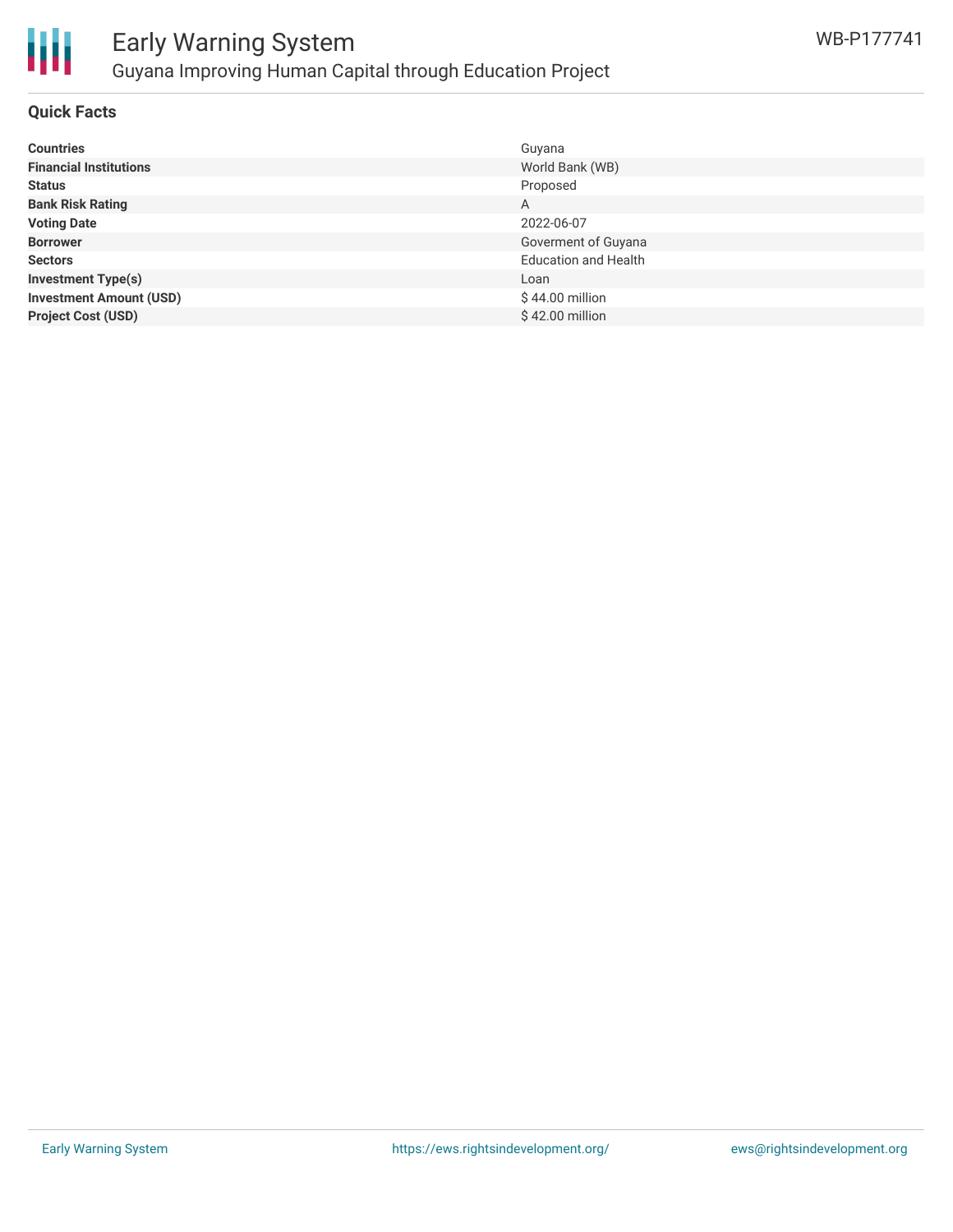

### **Project Description**

According to the bank document, The objective of the Project is to improve (i) access and learning conditions in secondary education, and (ii) access to technical and vocational education and training aligned with identified labor market needs.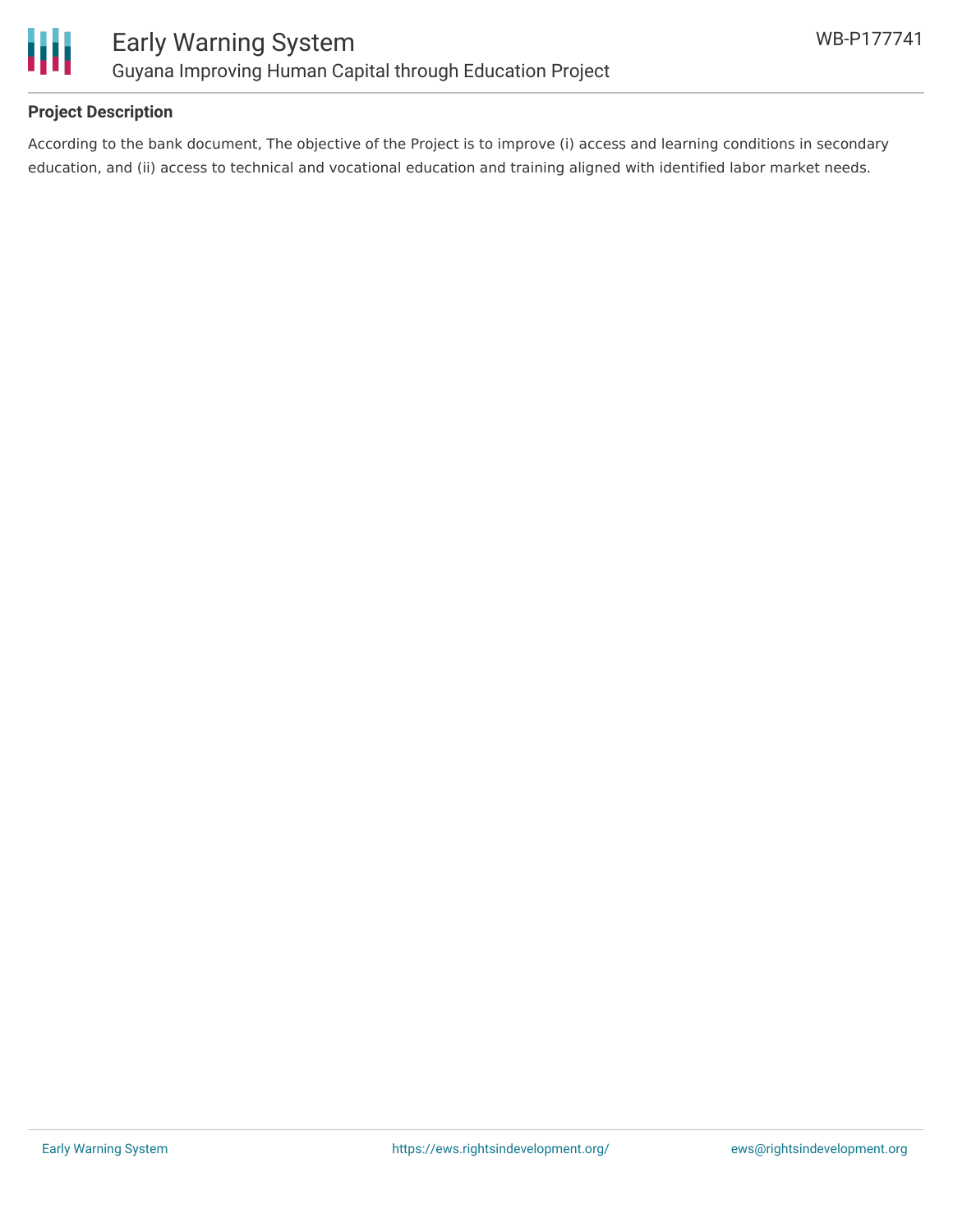

## Early Warning System Guyana Improving Human Capital through Education Project

### **Investment Description**

World Bank (WB)